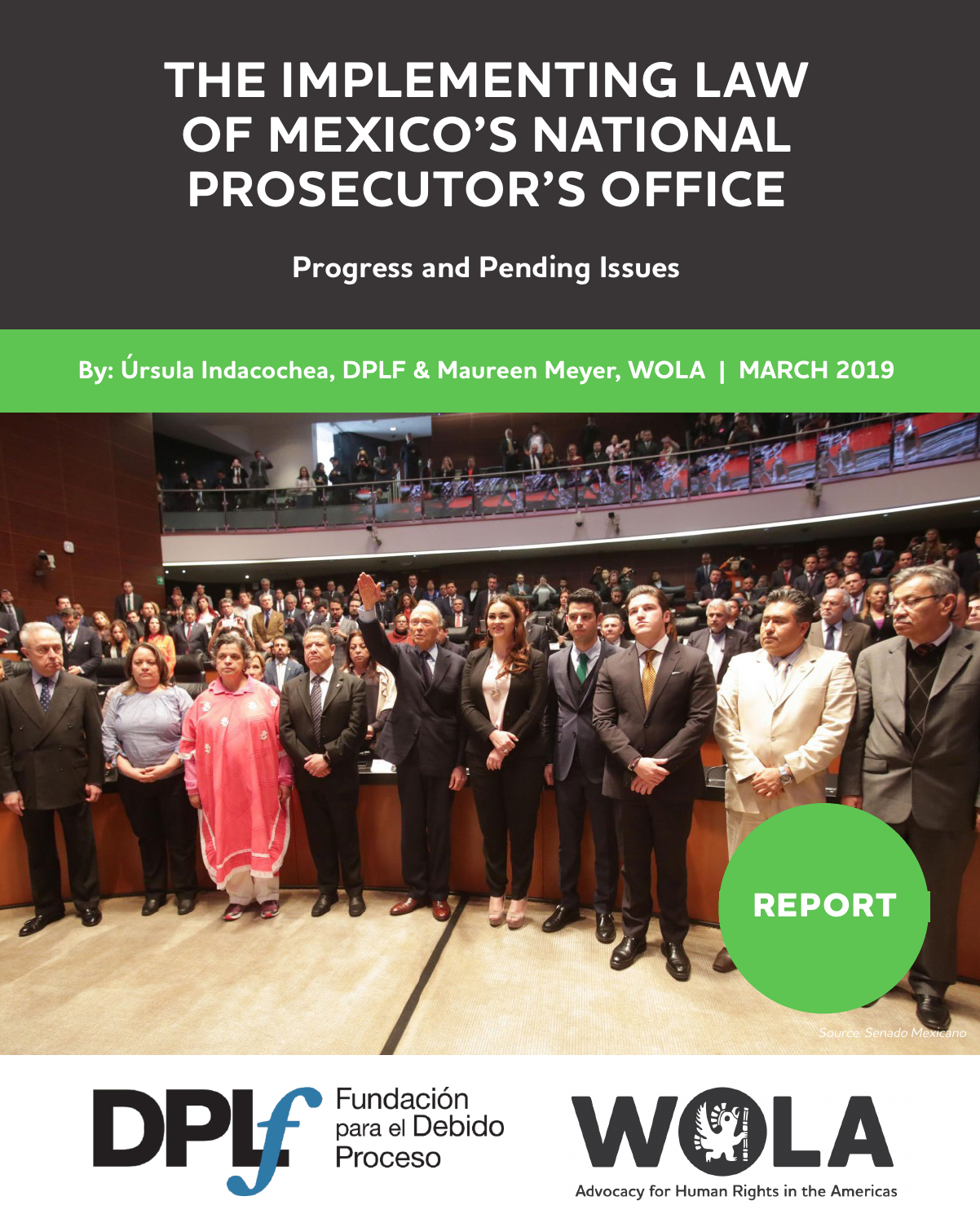**In 2014, Mexico's Constitution was reformed to create an autonomous National Prosecutor's Office (***Fiscalía General de la República***), separate from the Executive Branch. The reforms called for the new office to replace the Attorney General's Office (***Procuraduría General de la República***, PGR), an institution marred by a lack of independence and minimal results.** 

**On January 18, 2019, in an accelerated process without civil society participation or a true assessment of the candidates, the Mexican Senate selected the acting head of the PGR, Alejandro Gertz Manero, to be the first national prosecutor, a post he will occupy for the next nine years.** 

**Below, we present an analysis of progress made in developing the structure of this new institution as well as the issues that remain pending for this new stage.**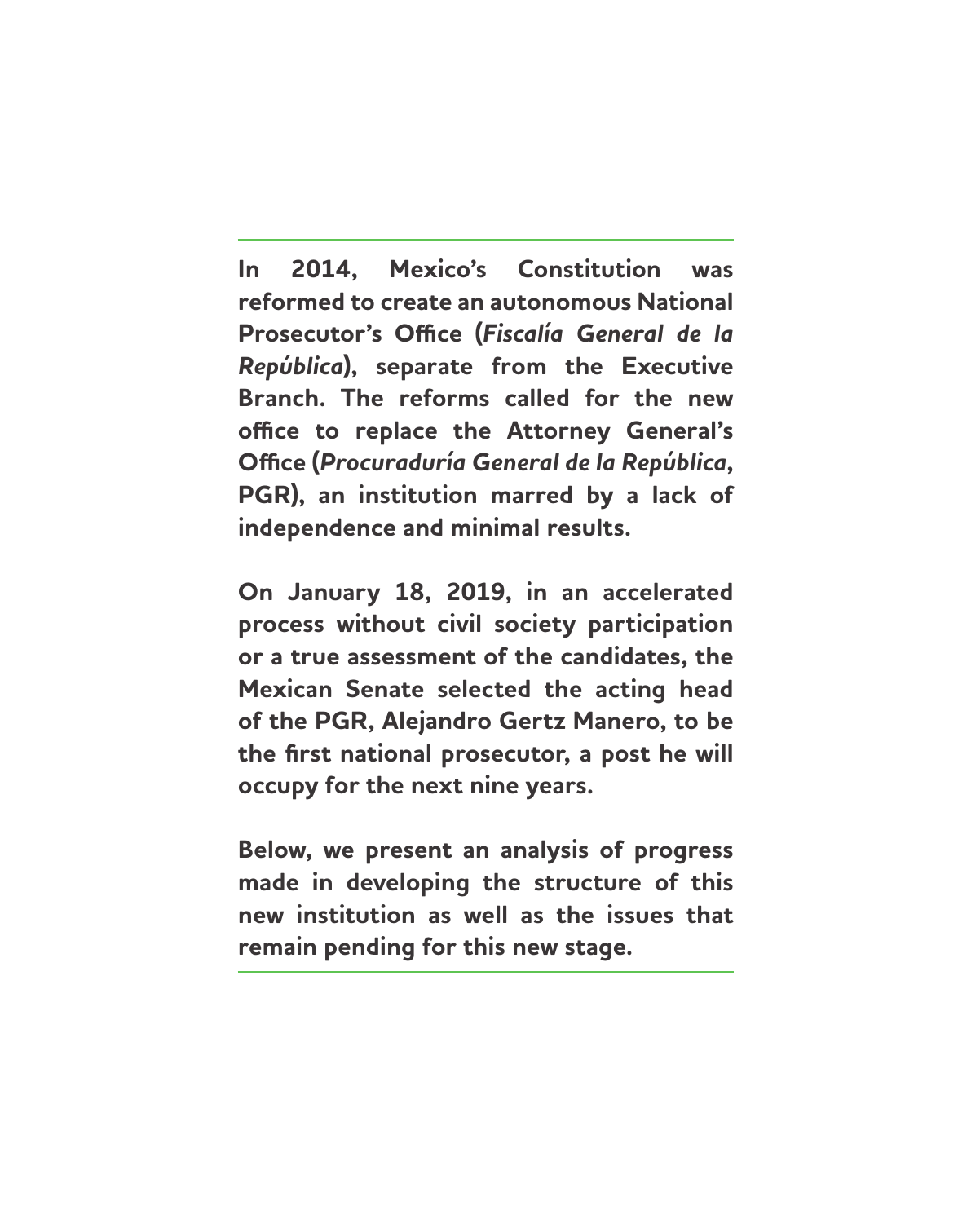# **INTRODUCTION**

On December 14, 2018, the "[implementing law](http://www.diputados.gob.mx/LeyesBiblio/pdf/LOFGR_201218.pdf)" (Ley Orgánica) of Mexico's new National Prosecutor's Office was officially published.<sup>1</sup> This law is important because it sets the foundation for ensuring that the first national prosecutor, as well as the special prosecutors for investigating human rights violations, electoral crimes, corruption cases, and other crimes, are politically independent from the president and his close circle and have the background and capacity necessary to properly investigate these cases. The law also establishes the institutional framework and tools with which the National Prosecutor's Office will operate.

The draft of the law, which was presented in Mexico's Congress by MORENA (the political party of the new President, Andrés Manuel López Obrador), is the result of working groups held between the new government and civil society representatives. While some of the organizations' proposals were not taken into account, the final version of the law represents an important step forward in terms of developing the autonomy of the new institution, which is critical in the fight against impunity in Mexico, and for civil society participation in this process. However, the law itself is insufficient. It is paramount that National Prosecutor Gertz demonstrates the will to properly implement the law and to ensure the National Prosecutor's Office's effectiveness, as well as its openness to citizens and victims.

Citizens' demand for an independent, autonomous National Prosecutor's Office, capable of confronting the fact that more than [93 percent of crimes](http://www.beta.inegi.org.mx/contenidos/saladeprensa/boletines/2018/EstSegPub/envipe2018_09.pdf) in Mexico are not reported or investigated,<sup>2</sup> stood at the center of the presidential debate last year and forced candidates to take a stance on the issue. However, [unlike other candidates](https://www.nacion321.com/elecciones/fiscalia-autonoma-asi-responden-los-presidenciable-a-la-coparmex), President López Obrador stayed silent about having a National Prosecutor's Office separate from the Executive Branch.<sup>3</sup> In fact, just before the election, he publicly stated that he already had a [list of possible candidates](https://morena.si/archivos/17538) in mind for the position of first national prosecutor, all of whom were close to his political party.<sup>4</sup>

In January, the Senate sent López Obrador a list of 10 candidates, from which he chose three finalists to send back to the Senate. Two of the three he chose for the Senate's final selection were individuals he proposed during the campaign period. The third individual was Alejandro Gertz Manero, who López Obrador named to head the PGR until the selection process for first national prosecutor was finished.

Given this context, we provide below a general overview of the main opportunities and progress made with the implementing law for the National Prosecutor's Office, as well as the concerns and challenges that persist.

## **PROGRESS**

#### **THE CITIZENS' COUNCIL OF THE NATIONAL PROSECUTOR'S OFFICE**

The implementing law introduces an important avenue for citizen participation in the implementation and operation of the new prosecutor's office: the Citizens' Council. The Citizens' Council is a permanent and specialized body of the National Prosecutor's Office, charged with providing important support and advice. It is composed of five citizens with distinguished

backgrounds in criminal justice and human rights who are named by the Senate through a public, transparent selection process based on the qualifications of the candidates. Members of the Citizens' Council hold their position for a single, five-year term, and are replaced in a staggered manner.

This citizen-led body can issue opinions and recommendations about the structure and function of the National Prosecutor's Office and its various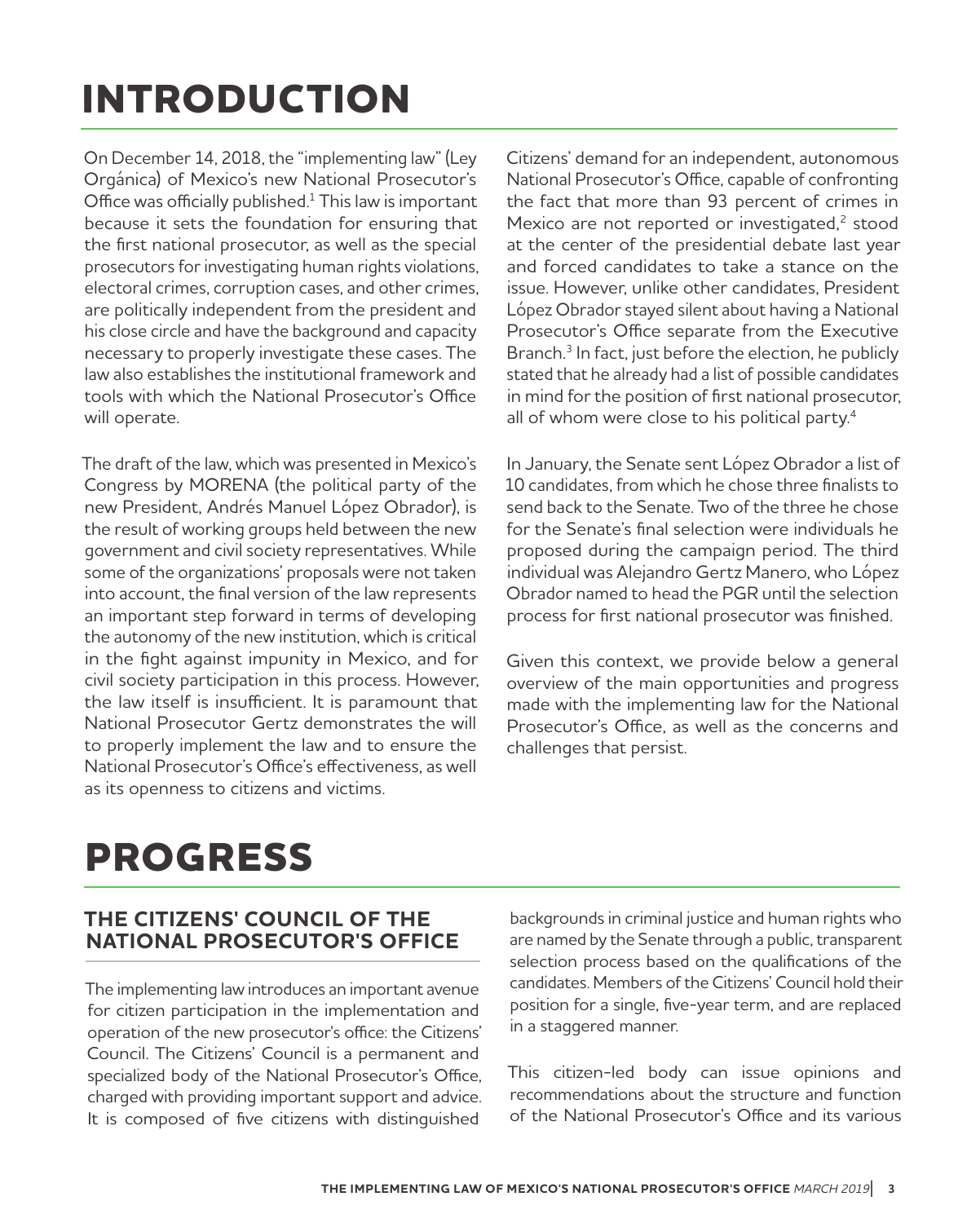departments, such as its internal regulations, budget, and professional career service plans. Additionally, one of its most important responsibilities is to oversee the implementation of the institution's Criminal Prosecution Plan (discussed below) and to periodically monitor progress made.

While the Council's opinions and recommendations are not binding, the national prosecutor and the various bodies that make up the National Prosecutor's Office are required to respond to them, and must indicate their reasoning behind accepting or rejecting them. Because its recommendations are public, the Citizens' Council is a powerful accountability mechanism for the new institution.

However, one of the Council's biggest weaknesses is that the national prosecutor's has the power to remove its members when he or she determines that their recommendations "interfere with substantive aspects of the prosecutor's responsibilities" or when they "disclose confidential information".

Given the vagueness of these circumstances, it is important that the reasons for removing a Council member be developed in a more specific manner in order to prevent them from being used to manipulate or control the Citizens' Council, which is precisely meant to act as one of the main counterweights to the National Prosecutor's Office.

The implementing law (as outlined in its 10th transitory article) states that the members of the Citizens' Council must be named within 30 business days after the national prosecutor is appointed. Since Gertz was appointed on January 18, this creates a deadline of March 1, 2019.

**The implementing law introduces an important avenue for citizen participation in the implementation and operation of the new prosecutor's office: the Citizens' Council.**

#### **NEW SPECIAL PROSECUTOR'S OFFICES: HUMAN RIGHTS AND INTERNAL AFFAIRS**

The constitutional reforms that created the National Prosecutor's Office only called for two special prosecutor's offices, one for corruption cases and one for electoral crimes. The new implementing law calls for the creation of two additional offices for human rights and internal affairs. According to the law, the national prosecutor will select the heads of these offices based on candidates' background and qualifications, and whether they meet the requirements set forth in the implementing law. The Senate can object to the national prosecutor's appointments if they do not meet the established requirements.

Additionally, the national prosecutor can create new special prosecutor's offices to meet institutional needs, taking into consideration the opinion of the Citizens' Council. National Prosecutor Gertz has announced his intention to create a [Special Prosecutor's Office for](https://www.forbes.com.mx/se-creara-una-fiscalia-especial-sobre-el-caso-ayotzinapa-gertz-manero/)  [the Ayotzinapa Case](https://www.forbes.com.mx/se-creara-una-fiscalia-especial-sobre-el-caso-ayotzinapa-gertz-manero/) to continue with the investigation into the forced disappearance of the 43 students from Ayotzinapa, Guerrero,<sup>5</sup> but this measure would have to adapt to the National Prosecutor's Office's new structure and procedures.

According to the law, each special prosecutor's office will have technical autonomy, meaning they will have the power to formulate strategies and conduct investigations with independence, including from the national prosecutor. There are two points worth highlighting related to this: 1) special prosecutor's offices can coordinate directly with prosecutor's offices in other countries, and 2) their management reports must be incorporated into the annual report the national prosecutor presents to Congress.

The Special Prosecutor's Office for Human Rights will be in charge of conducting criminal investigations into human rights violations (cases where the life, integrity, or personal liberty of the victim has been affected). It will also be charged with investigating cases in other special circumstances, such as when there is reason to question the impartiality of an investigation carried out by a state prosecutor's office.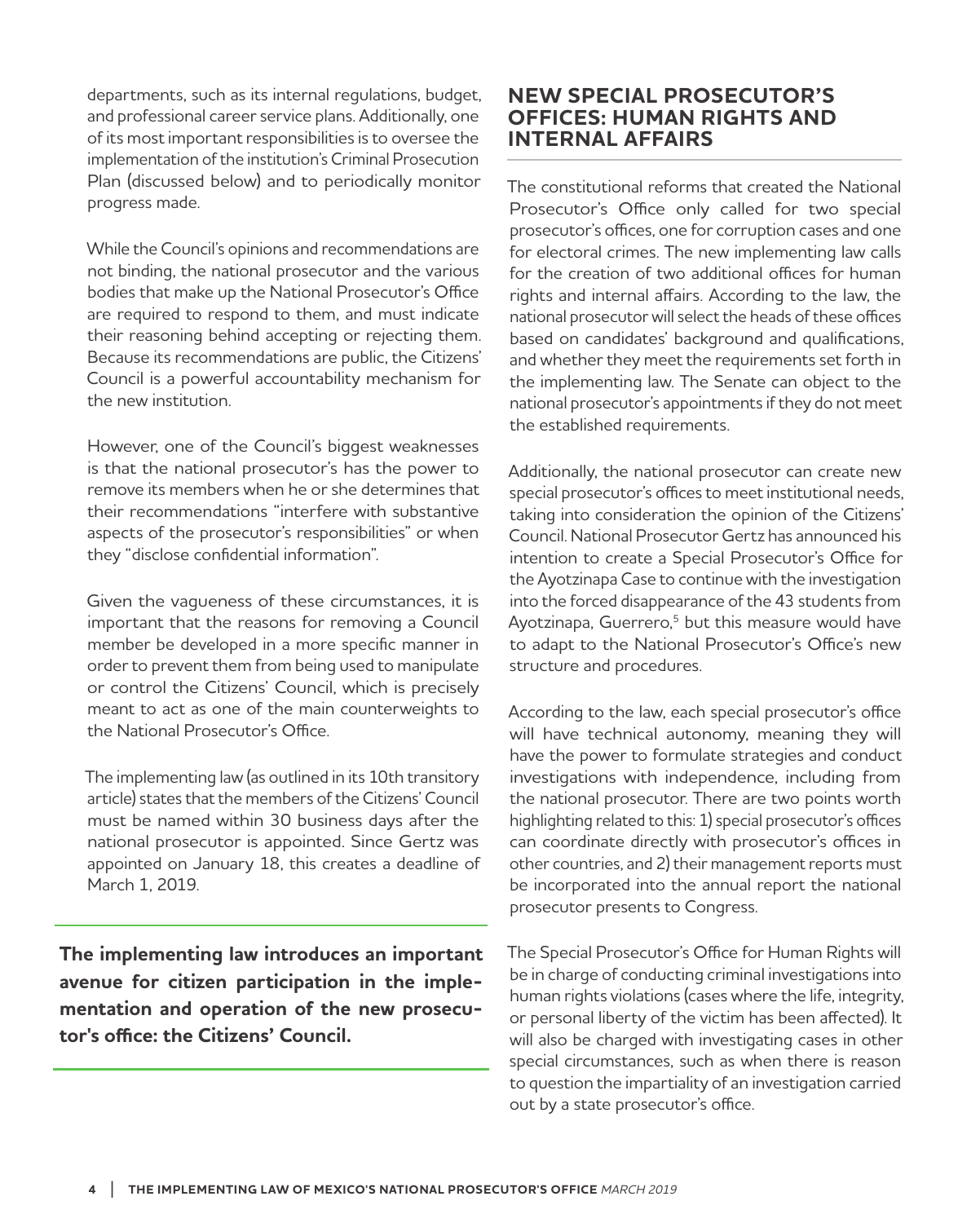The Special Prosecutor's Office for Internal Affairs will investigate crimes committed by personnel within the National Prosecutor's Office while carrying out their duties, and will establish guidelines for overseeing, investigating, and monitoring their actions. The creation of this office represents an important step toward combating corruption within the criminal justice system. For example, the office will be in charge of investigating the [irregularities](http://centroprodh.org.mx/2019/01/13/ordena-poder-judicial-de-la-federacion-investigar-posible-responsabilidad-penal-de-funcionarios-de-pgr-por-irregularidades-en-investigacion-del-caso-ayotzinapa/) and possible criminal acts committed by PGR officials during their investigation into the Ayotzinapa case.<sup>6</sup>

#### **THE CRIMINAL PROSECUTION PLAN, A CRITICAL ELEMENT FOR ENSURING ACCOUNTABILITY WITHIN THE NATIONAL PROSECUTOR'S OFFICE**

The Criminal Prosecution Plan is the National Prosecutor's Office's main accountability mechanism. This public document should establish the new institution's investigative priorities, its short, medium, and long-term goals, as well as the responsibilities of prosecutors and other personnel.

The national prosecutor should develop the plan at the beginning of his term, based on previous analyses of criminal activity, citizens' perceptions of violence, the situation of victims, and other objective information that facilitates the development of an adequate criminal prosecution strategy. The law establishes that the development of the Criminal Prosecution Plan should include civil society participation. Given the seriousness of the situation in Mexico, the plan should prioritize the investigation of human rights violations and corruption cases.

The plan should be presented to the Citizens' Council for consultation, and later to the Senate for approval. From then on, the national prosecutor must report to the Senate on the progress made in implementing the plan and, when applicable, explain any modifications that are necessary.

This instrument for planning and control will allow citizens to monitor and evaluate the National Prosecutor's Office's progress in investigating and prosecuting crimes. It will also include relevant information that will facilitate the development of strategies that are more suitable to the reality of the country. However, for citizen participation to be effective in this process, the National Prosecutor's Office needs to guarantee that its institutional information is always public and transparent.

## **CONCERNS**

The new implementation law reinforces the national prosecutor's power over the entire institution.

For example, the law gives the national prosecutor the power to appoint and remove the special prosecutors as well as "any other prosecutors or personnel within the National Prosecutor's Office that he or she considers appropriate". It also allows the national prosecutor to assert power over any case that falls under federal jurisdiction so that he or she can personally investigate them. The head of the National Prosecutor's Office also controls the institution's information management, and has the power to promote and sign agreements with international bodies in order to develop joint actions or strengthen the institution.

The concentration of power within the national prosecutor is not concerning in and of itself. To a certain extent, it is necessary in order to maintain the consistency and coherence of criminal prosecution efforts. However, what is concerning is that this concentration of power is paired with two other elements: 1) the shortcomings and lack of transparency of the process for appointing the national prosecutor, and most importantly, 2) the fact that the president of the country has the power to remove the national prosecutor.

Mexico's Constitution states that the president is the only public official that can remove the national prosecutor. Neither the Senate nor the National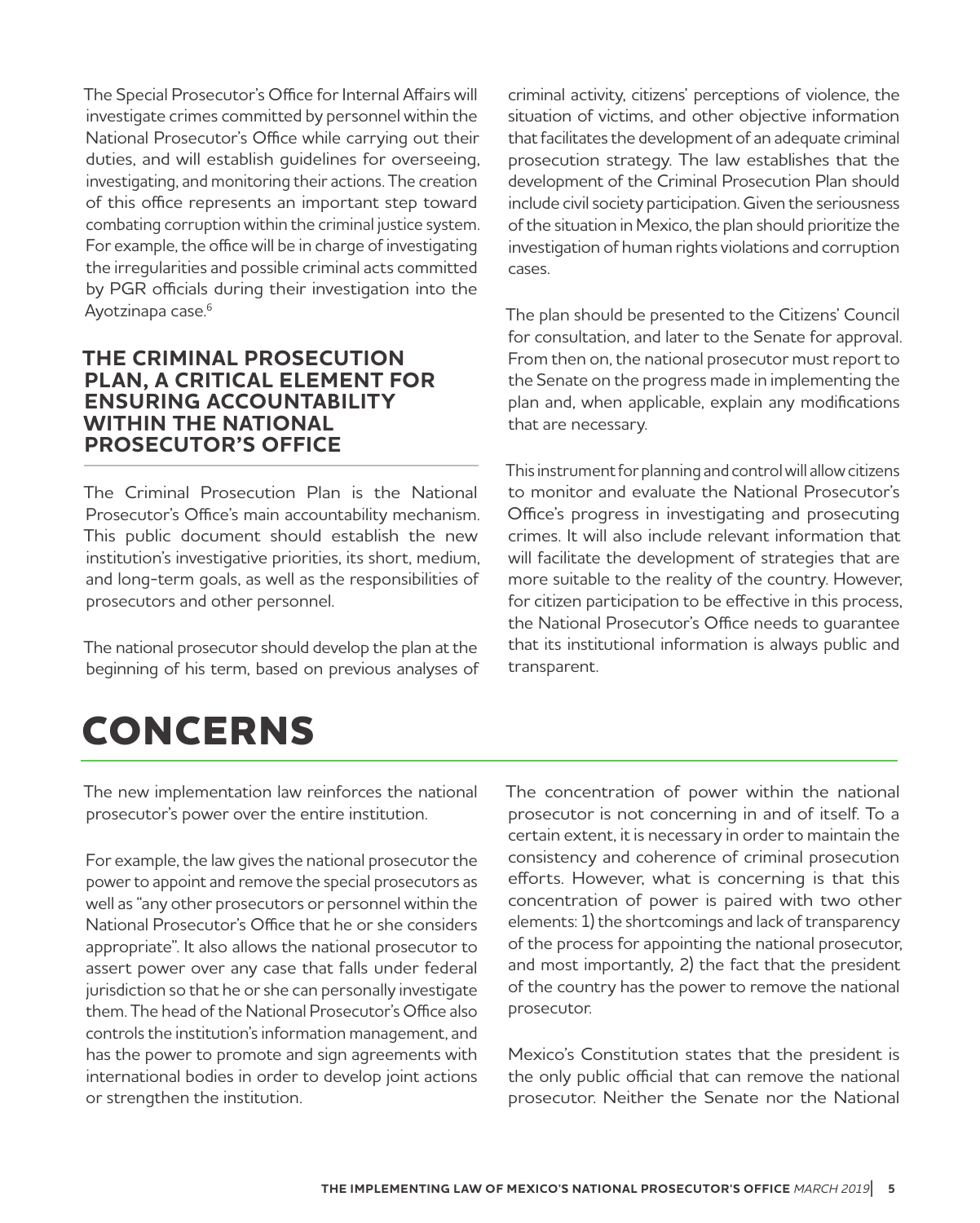Prosecutor's Office's Citizens' Council can initiate a motion for removal, even when evidence suggests the national prosecutor has committed a grave offense. This gives rise to the serious risk that the national prosecutor will be unable to exercise his or her responsibilities independently or that due to the interests of the political party in power, a prosecutor is "protected" by the president. Additionally, the president's involvement in the process of appointing the national prosecutor raises the concern that he or she will name someone from their close circle, as happened in the process of appointing the first national prosecutor.

The power of the president to participate in the appointment and removal of the national prosecutor must be reevaluated in order to truly guarantee the autonomy of the National Prosecutor's Office from the Executive Branch. Having a national prosecutor whose stay in the position depends on the president, and giving that person the majority of power within the National Prosecutor's Office, is a combination that severely threatens the independence of investigations as well as the fight against impunity in the country.

In Mexico, law enforcement institutions have historically garnered suspicion given their [ineffectiveness at](https://www.wola.org/analysis/wola-report-fiscalia-works-mexico/) [investigating crimes involving the ruling political class](https://www.wola.org/analysis/wola-report-fiscalia-works-mexico/). 7 Therefore, in order to restore citizen confidence in the impartiality of criminal prosecution, there must be a clear separation between the head of the National Prosecutor's Office and the president's inner circle.

#### **SHORTCOMINGS IN THE SELECTION PROCESS OF THE NATIONAL PROSECUTOR: AN IMPORTANT CONTINUED CONCERN**

The process of selecting the national prosecutor is outlined in Article 102 of Mexico's Constitution. Since 2016, citizens' collectives like [#FiscalíaQueSirva](http://fiscaliaquesirva.mx/), 8 the business sector, $9$  and other civil society actors<sup>10</sup> have been calling for Article 102 to be reformed.

These groups raised several concerns about the Constitution's regulations because: 1) the nomination process does not fulfill the obligation to hold a public hearing, 2) it does not require that the chosen candidate has the appropriate background and qualifications, 3) it does not include procedures for ensuring that the process in transparent, public, or based on merit, or for guaranteeing citizen participation, and 4) it gives the Executive Branch an excessive amount of influence over the process.

Given these shortcomings, the implementing law contains a number of articles that seek to improve the selection process as much as possible. Article 15 of the law states that the appointment must meet certain standards that guarantee that the process is transparent, public, based on merit, non-discriminatory, and involves citizen participation. These standards are binding, as they are derived from international human rights instruments that the Mexican government has signed.

The law also adds details for what should be understood as a "good reputation" standard (this is the only substantial requirement included in Mexico's Constitution to be a candidate for the national prosecutor). While the law addresses aspects such as the quality of relevant experience, honorability, and commitment to human rights and democratic values, it does not touch on a key aspect necessary for guaranteeing that the national prosecutor is capable of combating systemic corruption and impunity: requiring that candidates do not have political ties or relationships that could compromise their ability to carry out out their job with independence.

**In order to restore citizen confidence in the impartiality of criminal prosecution, it is paramount that there be a clear separation between the head of the National Prosecutor's Office and the president's inner circle.**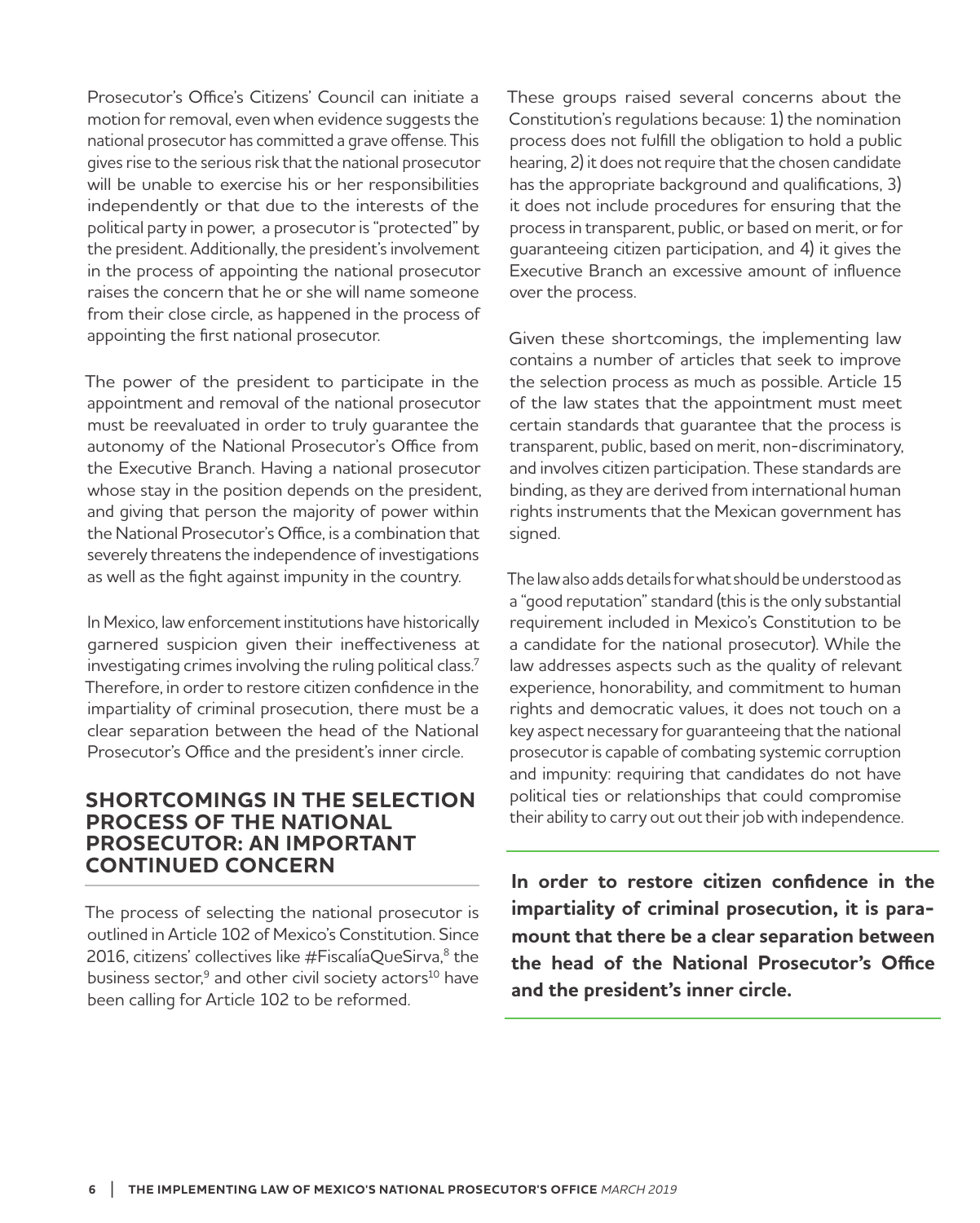# **OPPORTUNITIES**

#### **COOPERATION WITH THE STATES**

The implementing law contains various articles that open avenues for international cooperation and that subject the criminal prosecution process to international law.

For one, it specifies that prosecutors are responsible for complying with international human rights standards (Article 9.XV). The law grants the national prosecutor the power to coordinate, promote, and conclude agreements with international entities in order to strengthen the National Prosecutor's Office's functions (Article 19, sections XV, XVI, XVII).

The national prosecutor cannot establish an international treaty, convention, declaration, or agreement related to its own institutional functions (such as an agreement to create an international mechanism similar to the International Commission against Impunity in Guatemala, or the Mission to Support the Fight against Corruption and Impunity in Honduras). However, he or she can decide to promote such a mechanism.

Similarly, the special prosecutors, in using their their technical autonomy, can participate in international coordination strategies with prosecutors in other countries, without the need for authorization from the national prosecutor or any other department of the National Prosecutor's Office (Article 26.VIII). This can serve as an important tool that provides great potential for strengthening investigations into transnational organized crime.

#### **A YEAR LATER: POSSIBLE ADJUSTMENTS TO THE CONSTITUTION AND THE LEGAL FRAMEWORK OF THE NATIONAL PROSECUTOR'S OFFICE**

A transitory provision included in the implementing law establishes that one year after the national prosecutor is appointed, the National Prosecutor's Office must hold a public hearing to review its constitutional and legal framework. The purpose of this activity is to identify, discuss, and propose reforms necessary for ensuring the institution's optimal functioning.

The results of this consultation will be public and will be presented to Mexico's Congress so that it can analyze and propose the reforms that are necessary. This can serve as an important opportunity to address pending reforms related to the national prosecutor's appointment and removal processes, as well as reforms related to the autonomy and efficiency of criminal prosecution.

**A transitory provision included in the implementing law establishes that one year after the national prosecutor is appointed, the National Prosecutor's Office must hold a public hearing to review its constitutional and legal framework…. This can serve as an important opportunity to address pending reforms.**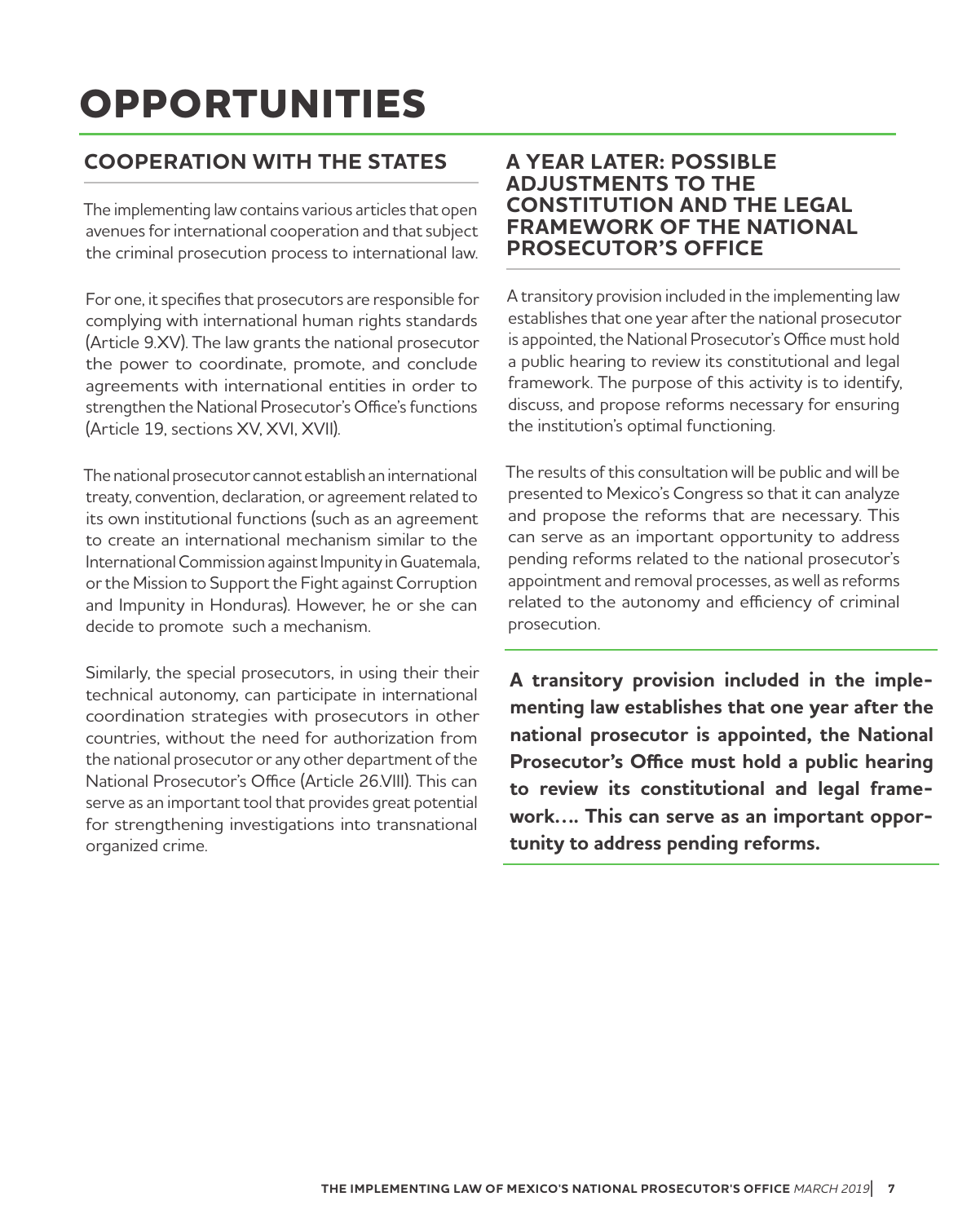# **WHAT'S NEXT: THE TRANSITION**

The transition away from the old institution, which was troubled, inefficient, and lacked independence, towards a modern, autonomous National Prosecutor's Office will not happen overnight. Truly transforming law enforcement in Mexico not only requires adapting the way the National Prosecutor's Office operates (such as the 2008 [criminal justice reforms](https://www.wola.org/es/analisis/wola-report-mexicos-new-criminal-justice-system/) that transitioned Mexico toward an adversarial system with oral trials), $11$ but also transforming the institution's legal culture.

The implementation law gives the new national prosecutor a year to define a transition strategy and to present a Strategic Transition Plan, which should include an assessment of the institution's financial, human, and material needs, pending cases, and a process for collaboration and intelligence, among other issues.

Additionally, the implementing law calls on Mexico's lower house of Congress to guarantee that [Mexico's](https://www.dof.gob.mx/nota_detalle.php?codigo=5547479&fecha=28/12/2018) [2019 budget](https://www.dof.gob.mx/nota_detalle.php?codigo=5547479&fecha=28/12/2018) provides the National Prosecutor's Office with the funds necessary to implement its strategic transition plan.<sup>12</sup> However, the López Obrador government's budget adjustments cut funds to the National Prosecutor's Office by 5 percent compared to the PGR's 2018 budget.

In this context, it is clear that the national prosecutor faces many challenges this year. While Prosecutor Gertz has already named special prosecutors for investigating corruption cases and electoral crimes (individuals [López Obrador suggested](https://www.elfinanciero.com.mx/nacional/esta-es-la-propuesta-de-amlo-para-fiscal-general-anticorrupcion-y-fepade) for these positions at the beginning of his campaign), $13$  he has yet to name the special prosecutors for internal affairs and human rights. This presents a second opportunity for Gertz to demonstrate his independence from the Executive. Whoever is chosen to lead these important offices will serve as a key testament to the national prosecutor's commitment to these issues.

2019 will be a year of transition, setting the foundation for the work of the National Prosecutor's Office for years to come. With a new national prosecutor heading the institution, the international community will observe with hopes that his actions will reflect the new office's autonomy and will respond to citizens' and victims' long overdue demands for justice.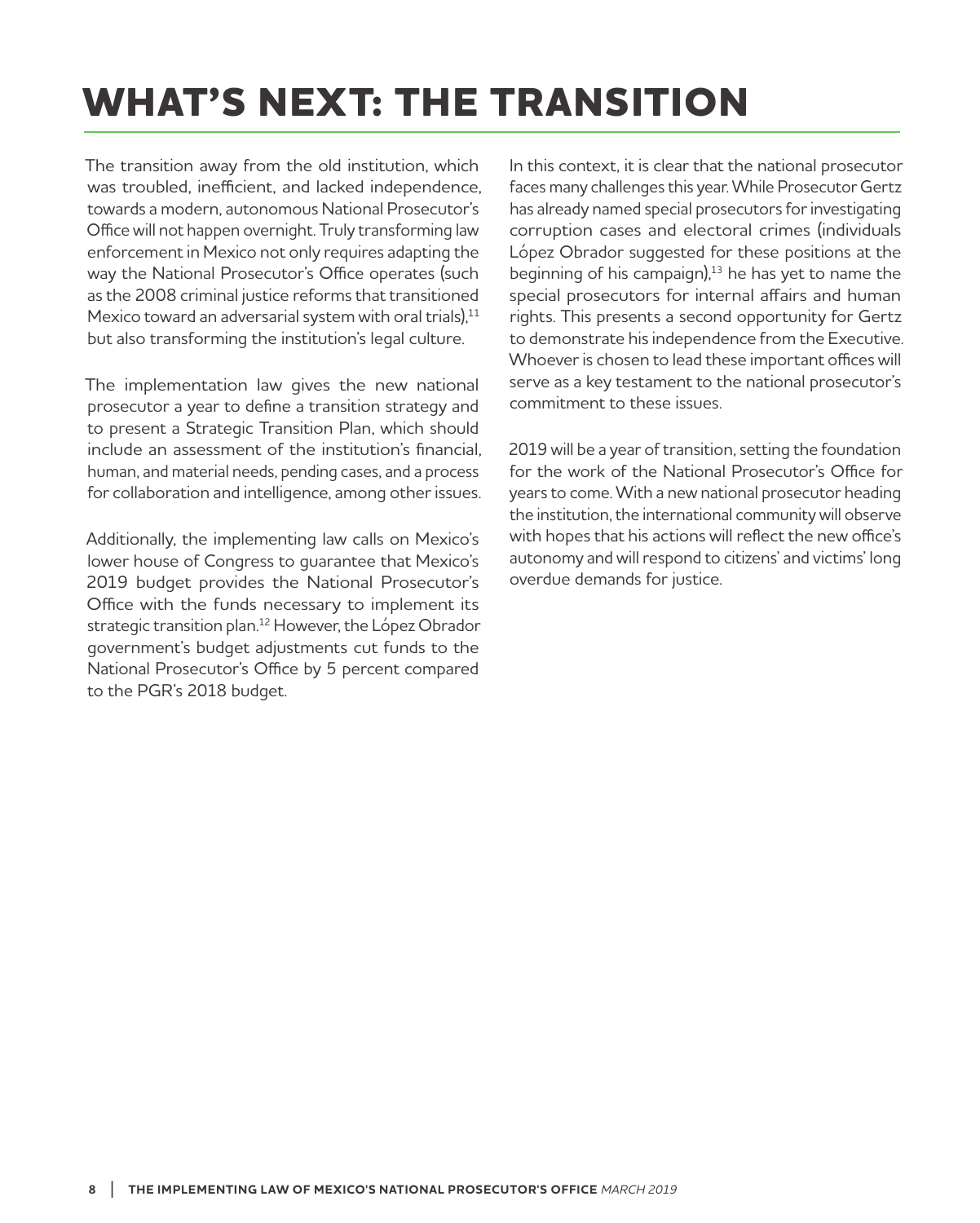## **ENDNOTES**

- <sup>1</sup>Diario Oficial de la Federación, *Ley Orgánica de la Fiscalía General de la Republica,* December 14 2018, http://www. diputados.gob.mx/LeyesBiblio/pdf/LOFGR\_201218.pdf*.*
- <sup>2</sup> Instituto Nacional de Estadística y Geografía, "Encuesta Nacional de Victimización y Percepción sobre Seguridad Pública (ENVIPE) 2018," September 25, 2018.
- <sup>3</sup>"Fiscalía Autónoma? Así responden los presidenciable a la COPARMEX," *Nación 321,* April 14, 2018, https://www. nacion321.com/elecciones/fiscalia-autonoma-asi-respondenlos-presidenciable-a-la-coparmex.
- <sup>4</sup>Morena Sí, "AMLO presenta ternas para fiscal general y anticorrupción", 29 de enero de 2018, https://morena.si/ archivos/17538.
- <sup>5</sup>"Se creará una Fiscalía Especial sobre el caso Ayotzinapa: Gertz Manero," *Forbes*, January 7, 2019, https://www.forbes. com.mx/se-creara-una-fiscalia-especial-sobre-el-casoayotzinapa-gertz-manero/.
- <sup>6</sup> Centro Prodh, "Ordena Poder Judicial de la Federación investigar posible responsabilidad penal de funcionarios de PGR por irregularidades en investigación del caso Ayotzinapa," January 13, 2019, http://centroprodh.org.mx/2019/01/13/ ordena-poder-judicial-de-la-federacion-investigar-posibleresponsabilidad-penal-de-funcionarios-de-pgr-porirregularidades-en-investigacion-del-caso-ayotzinapa/.
- $^7$  Ximena Suárez-Enríquez and Úrsula Indacochea, "A Prosecutor's Office that Works in Mexico," .Washington Office on Latin America and Due Process of Law Foundation, April 19, 2018, https://www.wola.org/analysis/wola-report-fiscaliaworks-mexico/.
- 8 #VamosPorMás, "Mensaje de los colectivos #VamosPorMás y #FiscalíaQueSirva en el Ángel de la Independencia," January 31, 2018, http://fiscaliaquesirva.mx/.
- <sup>9</sup> See the #FiscalíaQue Sirva's website: http://fiscaliaquesirva. mx/.
- <sup>10</sup> COPARMEX, "Reforma 102 : Batalla social por la justicia", August 7, 2018.
- <sup>11</sup> Maureen Meyer, "Mexico's New Criminal Justice System," Washington Office on Latin America, July 20, 2016, https:// www.wola.org/es/analisis/wola-report-mexicos-new-criminaljustice-system/.
- <sup>12</sup>Diario Oficial de la Federación, *PRESUPUESTO de Egresos de la Federación para el Ejercicio Fiscal 2019,* December 28, 2018, https://www.dof.gob.mx/nota\_detalle. php?codigo=5547479&fecha=28/12/2018*.*
- <sup>13</sup> "Ésta es la propuesta de AMLO para fiscal general, anticorrupción y Fepade," El Financiero, January 29, 2018, https://www.elfinanciero.com.mx/nacional/esta-es-lapropuesta-de-amlo-para-fiscal-general-anticorrupcion-yfepade.